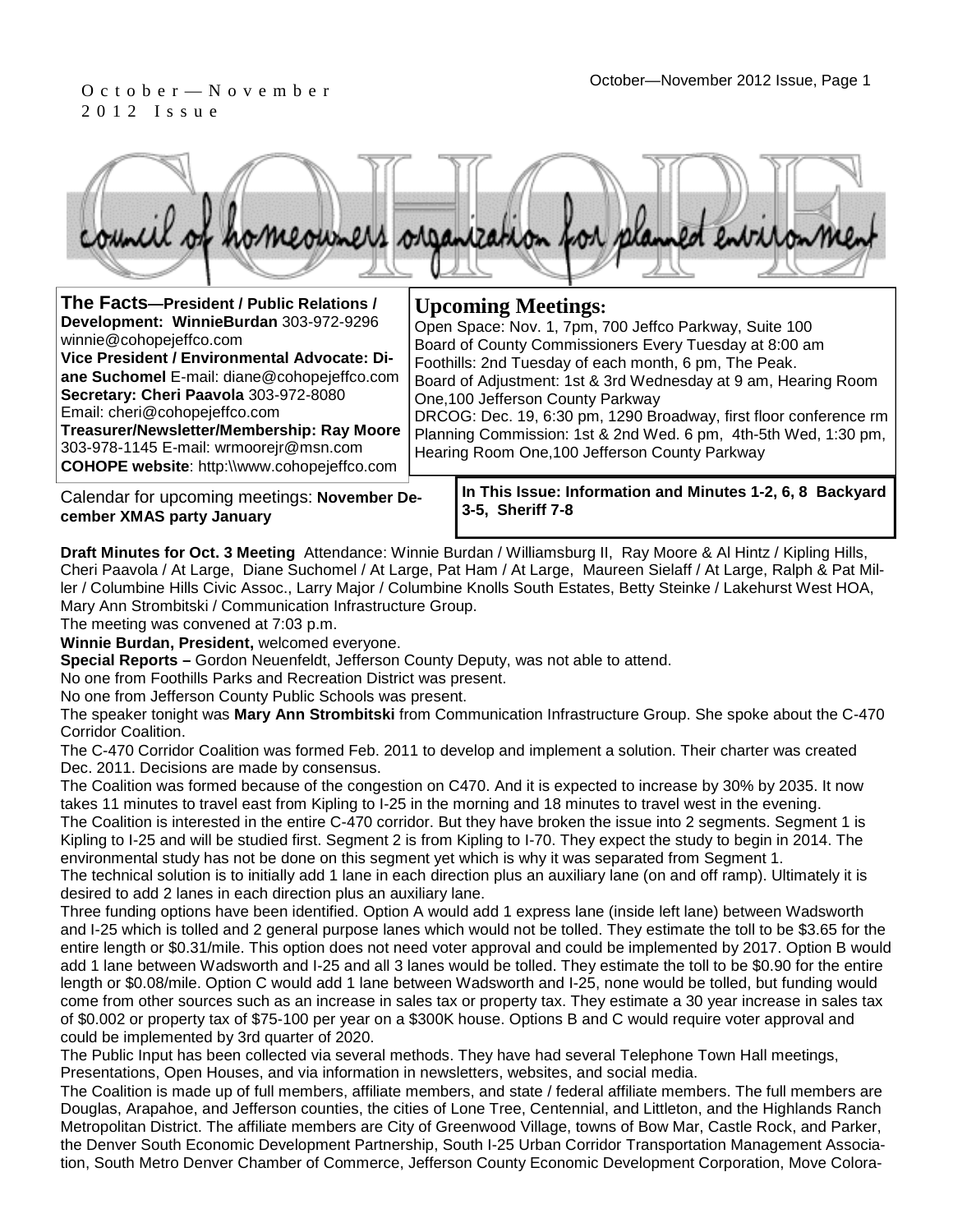do, and the Highlands Ranch Chamber of Commerce. The State / Federal affiliate members are Colorado Department of Transportation (CDOT) High Performance Transportation Enterprise (HPTE), Denver Regional Council of Governments (DRCOG), Regional Transportation District (RTD), and the Federal Highway Administration. There is also a Citizens Advisory Committee made up of 22 people.

From late June until early Nov., they have been taking public input. Then they will refine the concept and move forward to the environmental (NEPA) process. They expect a recommendation by Feb. 2013.

Their website is www.c470coalition.com. The phone number is 720-515-2470. The email address is info@c470coalition.com.

What is an auxiliary lane? It is a on or off ramp that can be up to 800 ft.

If all lanes are toll roads, have you investigated the impact to side roads? There will be impacts to side roads no matter what is done because the expect the congestion to get 30% worse by 2035.

Mary Ann asked people which option they would prefer. Option D would be no change.

They have a nice Visualization of each option. It should be on their website later this week.

Someone wanted more toll information. Such as how soon could the toll be increased after the lane is in place?

**Reports from Officers** Roll Call was taken. We had 10 members present and did not have a quorum.

#### **Winnie Burdan, President,** was present.

**Diane Suchomel, Vice President,** was present.

**Ray Moore, Treasurer,** was present. We have \$1,795.95.

**Cheri Paavola, Secretary**, was present. We did not discuss the Sept. minutes because we do not have a quorum. **Old Business** At Summerset, we had 4 or 5 people who were interested in COHOPE and we talked with 2 potential speakers.

What is the status of the letters we were going to write? Winnie wants to vote on the Maureen's letter at the next meeting. The ODP does not allow the lighting situation that she is concerned about. Linda has not provided us with a letter yet.

Denver water should discuss rate increases on Oct. 26th. Littleton has not voted yet. Their next meeting is Oct. 18th. New Business

There was an article in the Columbine Courier about Foothills Park and Recreation District. Diane's name was mentioned and associated with COHOPE. She did not identify herself as representing COHOPE. Her comments were her personal opinion. She apologized for the misrepresentation.

Kevin McCaskey has been diagnosed with Lymphoma TC. Linda Auburn let Winnie know on Thursday.

**Announcements** The next meeting is at Lilley Gulch. The speaker will be CASA (Court Appointed Special Advocates). They are advocates for children.

**Florene Rotherham** has resigned from getting speakers. We are looking for a replacement. Since we have no quorum, we will discuss this next month.

We discussed reserving the meeting room at the Sheriff's office for every month except August, but that reservation hasn't been made yet because we didn't have a quorum to vote on the proposal. The possibility of not holding a meeting in Jan. and July was mentioned. **Diane Suchomel** contacted Ann at the sheriff's office after the meeting and told her the preliminary meeting dates (every first Wed. at 7 p.m. except August) and she asked me to get back to her when we had decided on all dates for the year. The group needs to officially vote on all meeting dates at the Nov. meeting.

Adopt a Highway clean up is Oct. 13 at 8:30 a.m. They will meet at the W. Bowles Community Church. If you have not already signed the County Waiver, you will need to do so. If it rains, the backup date is Oct. 20.

The Sheriff's Department is hosting a Senior Safety Brunch on Oct. 18 from 9:00 - 11:00 a.m. It is at Faith Community Church at 6228 S. Carr Ct.

There is a Senior Open House at The Peak on Friday, Oct. 5th, at 9:00 a.m. There will be handouts, prizes, and lunch. Please RSVP.

#### We adjourned at 8:12 p.m.-Cheri Paavola

Jefferson County Planning Staff is pleased to present you with the first draft of a proposed mixed use zone district! Nationally, there is an increasing trend toward allowing more compact, mixed use developments. As traditional shopping malls and commercial centers are being redeveloped and revitalized, many municipalities are encouraging a residential component to create a nearby and permanent customer base, as well as provide housing alternatives for groups such as aging baby boomers and thirty something's who are seeking smaller, maintenance free homes in locations where their daily needs and social activities are within close proximity of where they live.

This proposed mixed use zone district is intended to be an optional alternative to the standard commercial zone districts that do not allow residential uses, or Planned Developments that are often expensive and time consumptive, as well as unpredictable to both developer and citizens. Where this zone district is silent, the pertinent sections and development standards of the Jefferson County Zoning Resolution would apply.

The zone district can be accessed at :http://jeffco.us/planning/planning\_T59\_R186.htm Please submit comments by **Friday, November 9, 2012.**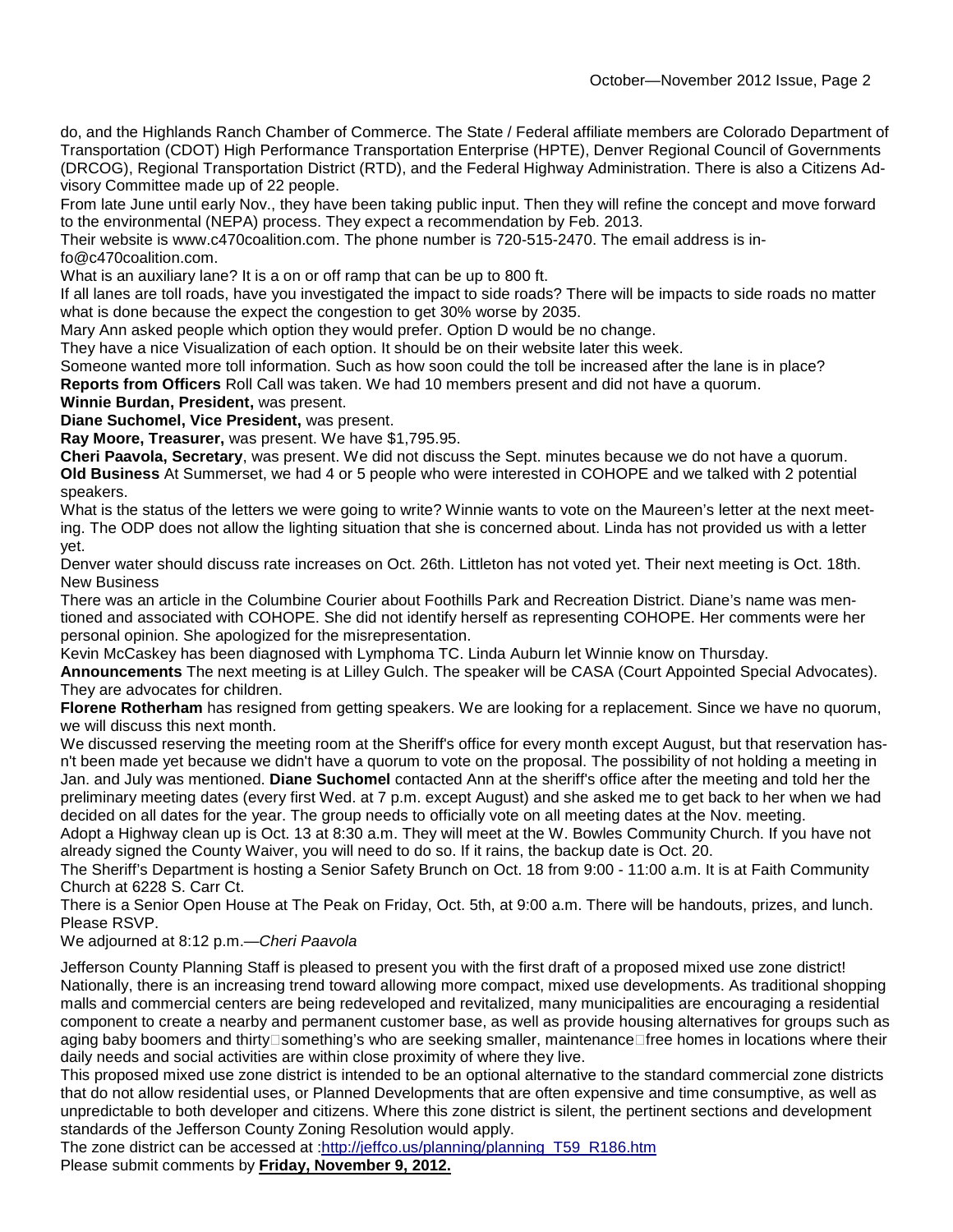# **THE BACKYARD**

### Columbine Hills News

From **Draft Minutes of the September 2012 Board Meeting** The meeting was called to order by President Bruce Yarish at 9:10 a.m. Five board members and and four homeowners were in attendance.

Treasurers ReportColorado Lasertype was paid.

**Old Business:** The Columbine Hills Civic Association is looking for volunteers with the know how to help restore the sign working with the remnants of the original sign.

**New Business**: October 13 is the date set for the fall Dumpster Day. A \$10 fee will be charged for each additional load. The first load is free if you have already made donation to The Columbine Hills Civic Association. Suggested donation of \$25 may be made on October 13. The Columbine Hills Civic Association will be considering an extra charge for those bringing a trailer for Dumpster Days in 2013.

The Jeffco Transportation department will be called to take a look at tree branches hanging over So. Kendall Blvd. Should any be cut?

Residents need to remove their Garage Sale signs. It was proposed that the 2013 Annual Garage Sale be held in the fall.

It was also discussed that more than a few homes seem to be stock piling trash, junk, cut shrubbery on their property. A slide show of the Community Park Build was presented at the Foothills Park & Rec. meeting. The park board was very impressed at the amount of volunteers that participated as well as the pictures of children pushing wheelbarrows of mulch.

Meeting adjourned at 10:15 a.m.

### **Columbine Knolls South II REVIEW**

**President's Corner** The I would like to take this opportunity to thank everyone who took time out of their busy schedules to attend the CKSII Community Picnic at Coronado in September. It was nice to see so many young families that were new to the neighborhood. Several families said they chose this neighborhood because of the mature landscapes and manicured lawns. Good job to everyone for taking such good care of their properties! A special thank you goes to all the local merchants who donated the items for door prizes at the event including Anita Schicktanz, Todd Quimbly and Peter Stitcher. Social Committee members Bob Haberkorn, Jon and Susan Brouillet, Larry Opperman , Tom and Donna Tellchow and Elisa McKee did a great job of planning and implement-ing another successful event. Thanks to all of them. Abby Brouillet proved to be a master face painter! I enjoyed meeting so many residents of CKSII both at the picnic and when my granddaughter, Bridgette Wilson, and I distributed flyers to remind folks about the event. What amazing people we have in this neighborhood!

We have invited the CKSII attorneys to come to the next Board of Directors' meeting on Tuesday, October 9th at 7PM at Coronado Elementary School to discuss the process for covenant renewal for Sections 2 and 3 of this community. This process was completed for Section 1 in 2009. I would like to invite all those property owners in Sections 2 and 3 to come to the meeting to ask questions and understand the process. You may verify what Section you live in at the CKSII website at cksii.org.

I hope all of you are taking advantage of this beautiful weath-er to get outside and enjoy our neighborhood. I look forward to seeing you at the next meeting.— Stephanie Haberkorn, President, CKSII HOA

From Columbine Knolls South II Homeowners Association Board Meeting Minutes – September 11, 2012—President Stephanie Haberkorn called the meeting to order at 7:03 pm. Board members Stephanie Haberkorn, Debbie Opperman, Jane Schaefer, Tom Tellschow, John Schutt and Justin Phillips were in attendance along with Roger Borcherding of DARCO Property Management and three home-owners.

Debbie Opperman reported for the month, there was income totaling \$97.85 and total expenditures were \$4788.08. The Treasurer received a reimbursement of legal fees in the amount of \$5,883.60. This reimbursement from a home-owner was the result of legal action taken by the Board. The property lien has been removed as a result of this payment. The HOA currently has 289 members.

ACC REPORT: Justin Phillips reported that the committee has received 12 requests for new improvements. Ten requests have been approved and two requests are pending.

MANAGEMENT REPORT: Since the August Board meet-ing three inspections were conducted. Twenty five notices were given either by letter or personal contact. The violations were for visible RVs, dry grass and/or weeds, dead trees, and fence repairs. One homeowner has failed to comply with requests for covenant compliance and Danny Sullivan, the HOA attorney at OCH has been notified. Two properties are for sale; plus three are in foreclosure and 1 is in bankruptcy. Discussion followed.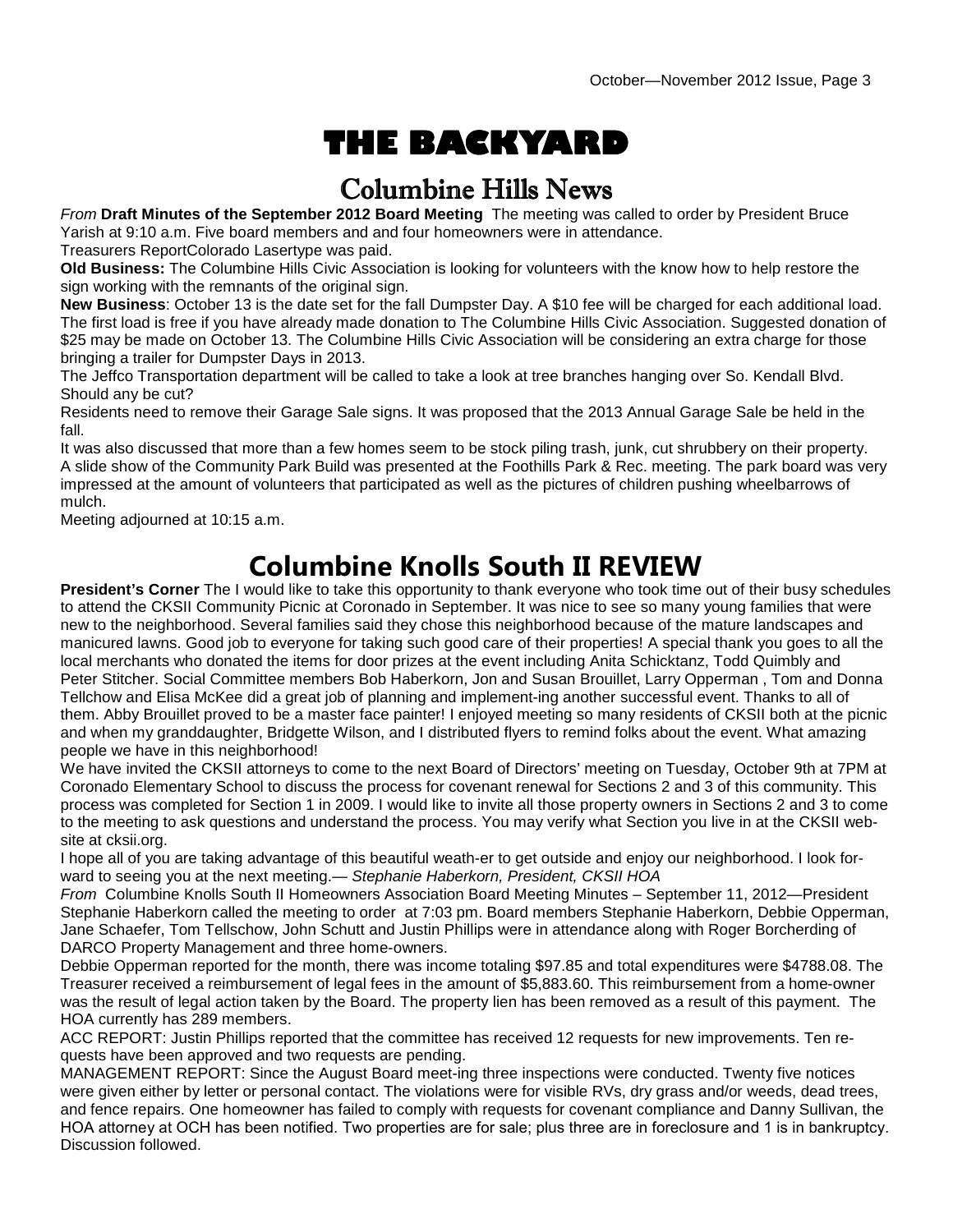LANDSCAPE COMMITTEE: Debbie Opperman reported the Yukon and Chatfield entrance has had a small amount of plants which need to be replaced. Some plants have warranties and others will be replaced with the remaining landscape budget of \$125.00.

SOCIAL COMMITTEE: Tom Tellschow and Bob Haberkorn reported the picnic was well received by those in attendance. Thank you to the committee for their hard work in planning and hosting the picnic. As approximately 5% of the households were represented however, the Committee will be evaluating other approaches to this activity. The December hay ride is coming up and everyone is invited!

SIGNS AT CARR AND FAIRVIEW: At the August 14, 2012 meeting a motion was made by Ron Cunning and seconded by Debbie Opperman to remove the monument signs located at the corners of Fairview and Carr and to restore the surrounding area as closely as possible. The motion passed unanimously. At that time a motion was made by Justin Phillips and seconded by Tom Tellschow to authorize an email vote on bids for the removal of the signs and the outcome of that vote will be entered into the official minutes of the September meeting. The motion passed unanimously. Stephanie Haberkorn reported the vote conducted by email was unanimous and the contract has been awarded to BLADE RUN-NER. John Schutt and Stephanie Haberkorn will work with the two corner homeowners to get signed permission to enter their property for the removals.

EDS RECYCLING: Stephanie Haberkorn presented a preliminary letter from EDS to notify all CKSII homeowners about the recycling program, the new recycling containers and the optional recycling rewards program. Participation in the rewards program is NOT required to have recycling which is part of the annual trash fee.The Board felt the letter needed added clarity and will refer it back to EDS before distribution. The Board agreed to have the letter go out as an insert to the Newsletter.

COVENANT RENEWAL: The time has arrived to begin the process of Sections 2 and 3 reviewing their covenants. A Board meeting with Candyce Cavenaugh, our primary legal counsel, with OCH will be held on October 9, 2012 to review the process. All homeowners are encouraged to attend. A motion was made by John Schutt and seconded by Debbie Opperman to call this Board meeting. Notification has been made in the October newsletter in compliance with the bylaws. The meeting will be held at Coronado Elementary School at 7:00 pm.

NEW BUSINESS: Justin Phillips with the ACC advised the Board of the possibility of doing ACC requests completely on the website. The webmaster will be contacted to determine how to proceed. This would facilitate timely responses to requests.

The meeting was adjourned at 8:12 pm.— Stephanie Haberkorn, President CKSII HOA

### The Leawood Rapporter

From **Leawood Civic Association Minutes Minutes of September 11, 2012** The meeting started with approval of the treasury report. The Leawood Park Board reimbursed the Leawood Civic Association for the picnic and dumpsters from the 2011 and 2012 Spring Clean-up. Mibby Luedecke and Linda Smith were given gift cer-tificates for their hard work in obtaining all of the door prizes for the picnic.

The picnic was a great success and the garage sale had approximately 30 (paying) homes participating. As usual, there were several residents who "piggy-backed" on the garage sale without registering or paying.

The Santa Party was discussed next, with the scheduled date of Wednesday, December 12th at Leawood Elementary School. Also, the Holiday Contest deadline was set to Tuesday, December 18th. .

From **Leawood Metropolitan Recreation and Park District: Minutes of September 12, 2012** The meeting was called to order at 6:37 p.m. by President Kyle Sargent at Leawood Elementary School. Members present were: Donna Snyder, Charlie Campbell, Mibby Luedecke, Linda Smith and Parks Manager, Dave Padilla.

Public Comment – Amy from Vintage Reserve asked Dave for use of Weaver Park as a training area for her training camp. Kyle is to call her to get more details.

**Treasurer's Report** –Donna submitted the Treasurer's Report and bills to be paid. Income included information about lottery funds we are to receive. Transfer of funds was made from savings to checking and new checks were ordered. A new property assess-ment valuation was received from Jefferson County. Property tax income will be down approximately 1.5% for 2013. We will need to address this in the 2013 budget. Bills include: Horizon, L&M, Denver Water, Doggie Bag vendor, United Site Services, Dave's invoice and reimbursement to petty cash. Charlie moved to receive the Treasurer's report and pay the current bills. Linda seconded and the motion passed.

**Parks Manager Report** –Two green ash trees were trimmed at Tract T and two leaking rotors were repaired. Dave repaired a bench at Leawood Park that had nuts and bolts missing. Water breaks in drip lines in Weaver Park were repaired. The ATV was taken in for an oil change and to check all items under the extended warranty. The BBQ grilles were cleaned at Leawood and Weaver Parks. One irrigation box at Tract T had to be raised due to damage by a mower. Dave met with Urban Drainage and two property owners from Christenson Lane who draw water from Raccoon Creek at the diversion area. The issue is water is getting under the concrete structure and is probably creating some erosion below the concrete. Urban Drainage will evaluate the problem and go from there. This is not a Park District issue but Dave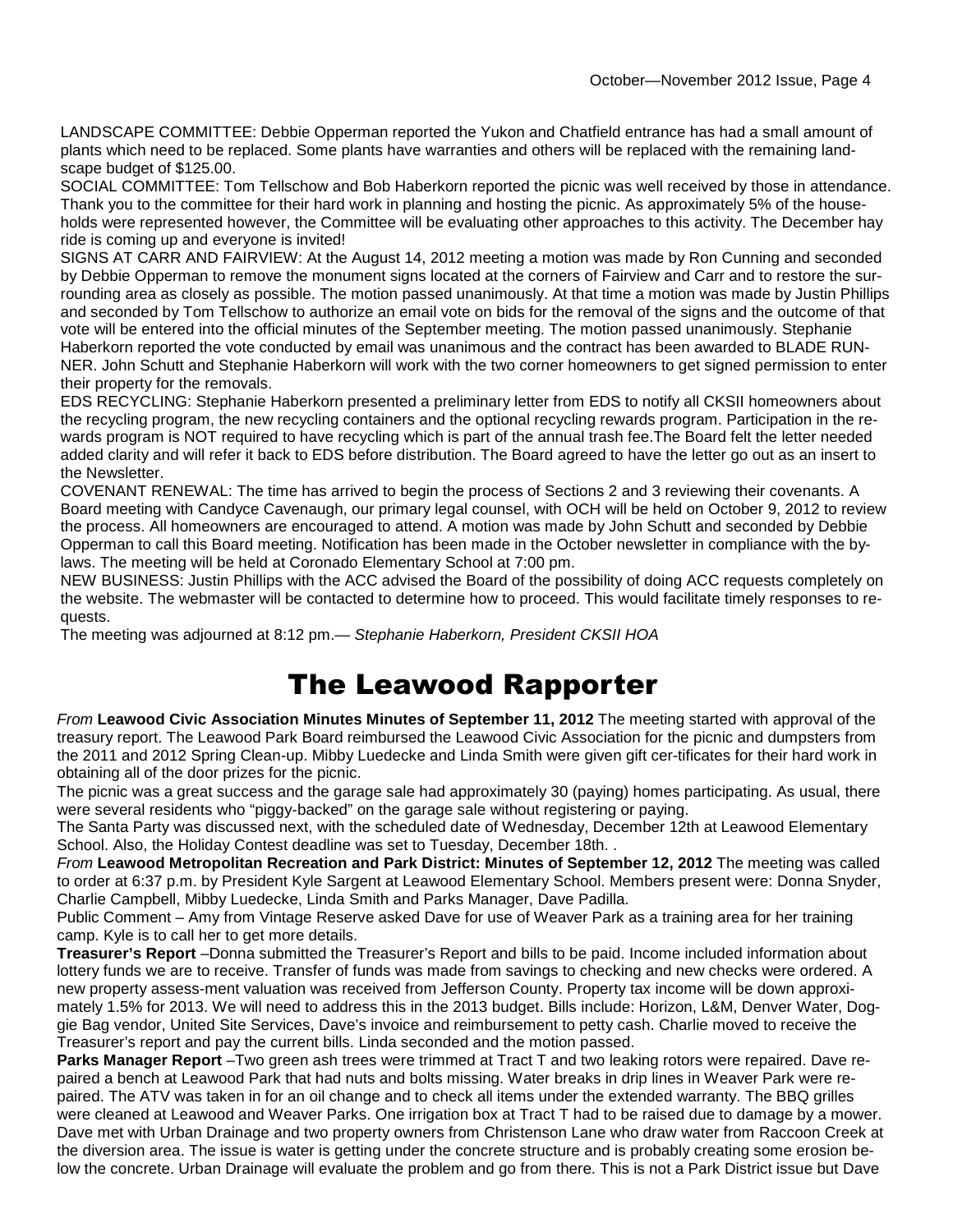will continue to be advised of the situation.

Repairs to the Weaver Creek project will start soon. Dave met with Platte Canyon Water District in regard to the access to the manhole west of the Weaver Park project related to the non-partic-ipation on Platt Canyon's part. The District will adopt a resolution relating to construction access to the area relating to disturbing park property and restoring it back to the original condition.

**Old Business** Field Leases –South Jeffco Sports requested to lease the base-ball diamond for girl's softball for approximately 8 weeks (Sept-Oct). We agreed to lease the field for a pro-rated fee of \$250. Also, South Jeffco Sports requested to lease the soccer field at Weaver Park for youth football for approximately 8 weeks (2 hours/5 times a week). No information has been received back to Kyle regarding whether or not the fields will be used.

Leawood Elementary Community Fun Run/Walk –Last month Kyle presented sponsorship information for the Board to consider. We discussed the sponsorship and decided we would like to participate in this community recreation activity. Linda moved to donate not –to-exceed \$500 to the Leawood Elementary Fun Run that will be held on October 13. Mibby seconded and the motion passed unanimously. The Park Board would like to be on the information distributed and we would prefer to sponsor a particular item, if possible.

Future Meetings:Wed., Nov. 14, 2012: Leawood Elementary School, 6:30 p.m., Wed., Dec. 12, 2012: Leawood Elementary School, 6:30 p.m.—Linda T. Smith Vice President and Secretary

## **Williamsburg II News**

**President's Message**"There is no season when such pleasant and sunny spots may be lighted on, and produce so pleasant an effect on the feelings, as now in October."— Nathaniel Hawthorne. Indian Summer. Warm days. Cool nights. Love this time of year. I'd like to take this opportunity to welcome Mark Hickmanto the board. Mark and his family are longtime residents of Williamsburg II and Mark has volunteered as a block leader and newsletter distributor for many years. His involvement will be much appreciated.

As you read this month's newsletter, the holidays will be creeping up on you quickly. Mark your calendars now for our annual Christmas Hayridescheduled for Saturday December 15th as well as the annual home Christmas Lighting Eventon Wednesday evening, December 19th.

Williamsburg II remains a much desired community in which to live. Thank you to all who contribute, cooperate and work hard to keep it that way.

From **HOA Meeting Minutes for September, 2012**The meeting was called to order by Mike Eppers at 7:10PM. In attendance were Mike Eppers, Susan Ganz, Winnie Burdan, Debra White, Bill Ganz and guest Mark Hickman. **Newsletter** One correction was noted in the Yard of the Month article. The lawn of the month name Robet should be Robert and the address should Glasgow, not Galsgow.

Treasurer's Report: Susan Ganz, treasurer, reported after Deposits of \$140.00, paying Xcel Energy \$19.52, Mike Eppers \$145 for the Movie Night Port O Potty and Deb White \$74.68 for new yard signs the ending balance is \$3,288.08. The report was approved.

Covenant Control: After discussion it was decided to send a letter to a consistent violation of improper appearance of junk storage in a driveway.

**New Business:** Mark Hickman was invited to become a board member. Mark accepted. Mark has been involved in the HOA as a newsletter dis-tributor since forever, he delivers newsletters to 13 block leaders which comprises 116 newsletters.

We are now in search of ONE board member to give us a complete board of seven.

The meeting adjourned at 8 p.m.— Respectfully submitted by Susan Ganz

### WoodBourne

**Notes From The Board** The September Board meeting was held on September 19, 2012. As we roll into the fall and winter season, we are looking ahead to fun community activities and improvement projects. With summer wrapping up there was less than usual to discuss. Keep an eye out for a date announcement for the annual holiday hayride, which will be the next community event.

A section of sod and mulch has been replaced along Simms. Additional mulch will be added to areas that have become depleted over the years. This will be done in the spring. Lights have also been installed at the Fremont entrance as a part of the continuing beautification process.

Our next Board meeting will be October 17, 2012 at 7:00 p.m. at the Clubhouse. Please contact Dawn Bates with Management Specialists at 720-974-4254 with any questions.— Carrie Kollar, President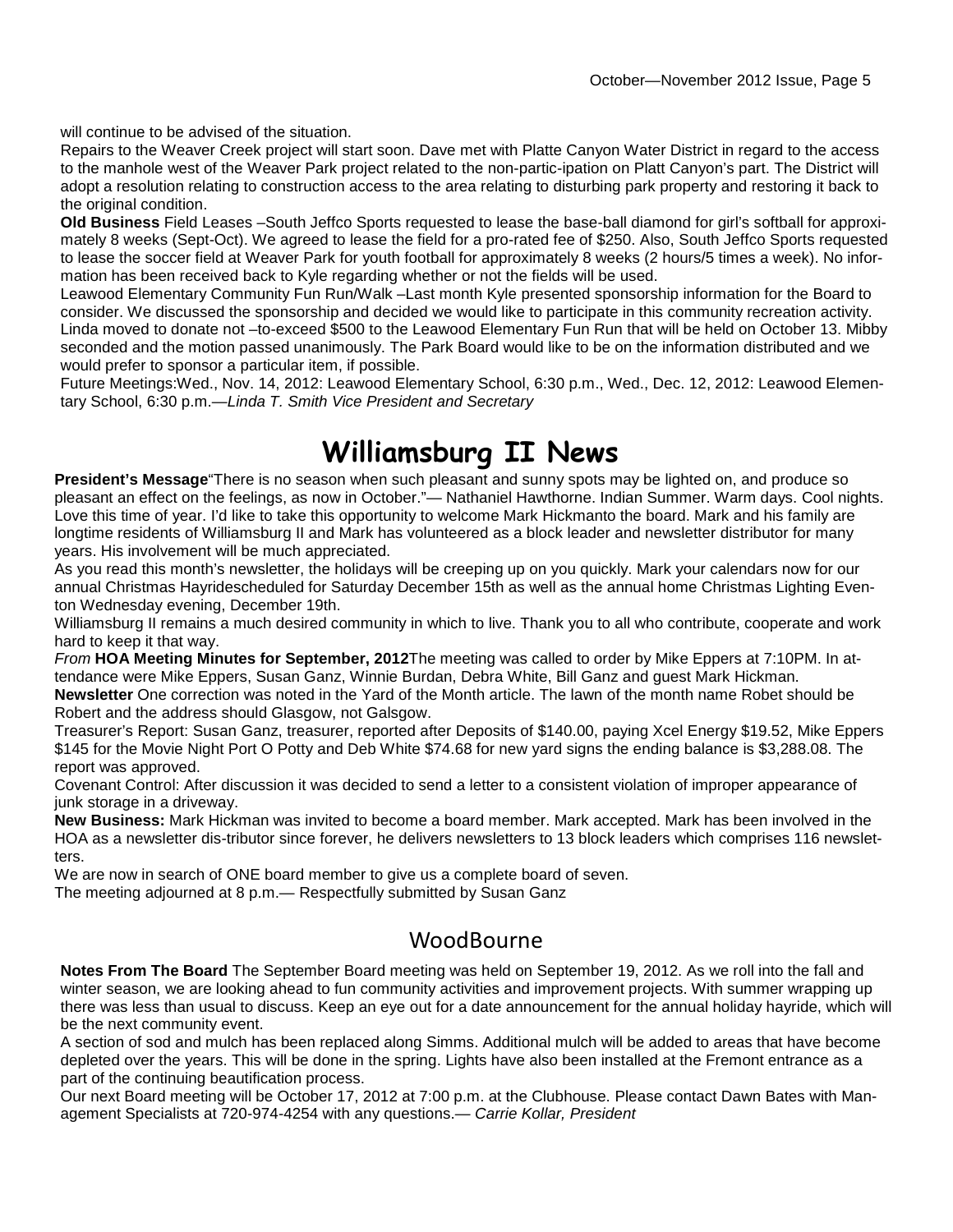

Cohope Clean up—Oct 13

GreenSheenPaint.com 303-514-3955 info@GreenSheenPaint.com the company is located at 5918 S Franklin St, Centennial CO 80121

The company recycles latex paint into a new paint product and sells the new paint product(they sell it at the Habitat for Humanity ReStore on W Quincy Ave). Definitely would cost a lot less than taking paint to the recycling place in Rooney road.(They'll take white latex paint at no charge, and have a \$2/gal charge for other colors of latex paint. Planning on handing out the flyers with the details about the option just so everybody knows there is now another option for latex paint recycling in this area.

#### **Open House on Proposed Quincy Ave Improvements 11/7** Jefferson

County's Transportation and Engineering Division is looking for citizen input on proposed transportation improvements on West Quincy Avenue between South Kipling Parkway and South Wadsworth Boulevard. The public is invited to attend an open house on Wednesday, Nov. 7, any time between 4:30 p.m. and 7:30 p.m. The open house will be in the cafeteria at D'Evelyn High School, 10359 West Nassau Avenue, Denver (located on the east side of South Nelson Street just north of West Quincy Avenue).

The open house is being held to share data that has been gathered, present the recommendations for improvement, and solicit opinions on the recommendations. There will be no formal presentation, but staff will be present to discuss the proposed improvements.

The proposed improvements include two through lanes in each direction (westbound and eastbound), on-street bike lanes in each direction, a raised median, landscaping, sidewalks and safety enhancements. Jeffco will use input from the meeting to refine the recommended improvements.

For more information or to sign up for the project mailing list, contact: • Brad Bauer, special projects engineer, Jeffco Transportation and Engineering Division at (303) 271-8495

• Gray Clark, design consultant, Muller Engineering Company at (303) 988-4939"

#### **COHOPE Treasury Activity: October 2012 W. R. Moore, Treasurer**

|    | 1795.95 |
|----|---------|
|    | 0.00    |
| S  | 8.10    |
|    |         |
| S. | 1787.85 |
|    |         |

First Reading of Proposed Ordinance on Illicit Stormwater Discharge

At the Oct. 16 Board of County Commissioners hearing, staff from the Development and Transportation Department presented to the board the first reading of a proposed ordinance on illicit stormwater discharge.

The purpose of the proposed ordinance is to regulate the contribution of pollutants into the separate municipal storm sewer systems by stormwater discharges by any user, to protect the health safety and general welfare of Jefferson County citizens. It will establish procedures to carry out inspection, surveillance and monitoring if necessary to ensure compliance.

It will also serve as a way to promote public awareness of the hazards of improperly discharging trash, yard waste, lawn chemicals, pet waste, waste water, grease, oil, petroleum products, cleaning products, paint products, hazardous waste, sediment and other pollutions into the storm sewer systems.

The public hearing on the proposed ordinance will be on Nov. 20. It will be heard at the BCC hearing, which begins at 8 a.m.

**Proposed Budget Online** The 2013 Proposed Budget was presented to the Board of County Commissioners (BCC) at a staff briefing session on Tuesday, Oct. 9 and again at the commissioners Oct. 16 public hearing. The proposed county budget, compiled by the County Administrator and Budget staff, must be presented to the commissioners by Oct. 15 each year by statute. This is just one step in the annual budget development process. There already have been several working sessions with the commissioners to get the preliminary direction from them to start the budget process. Those were held beginning in May. The BCC will have many budget meetings, including one with each county elected official and director, in the coming weeks to discuss the departmental budgets before the budget is finalized in December. Last year the BCC had a total of 34 public meetings before the budget was adopted.

To view the proposed budget, visit www.jeffco.us/budget. The final budget will not be adopted until Dec. 4. Also presented at the hearing was the Public Trustee's budget. Pursuant to Colorado law, the Public Trustee's budget is now presented and adopted separately from the county's budget. Documents are available for review at the Public Trustee's Office and online at www.jeffco.us/pubtrust.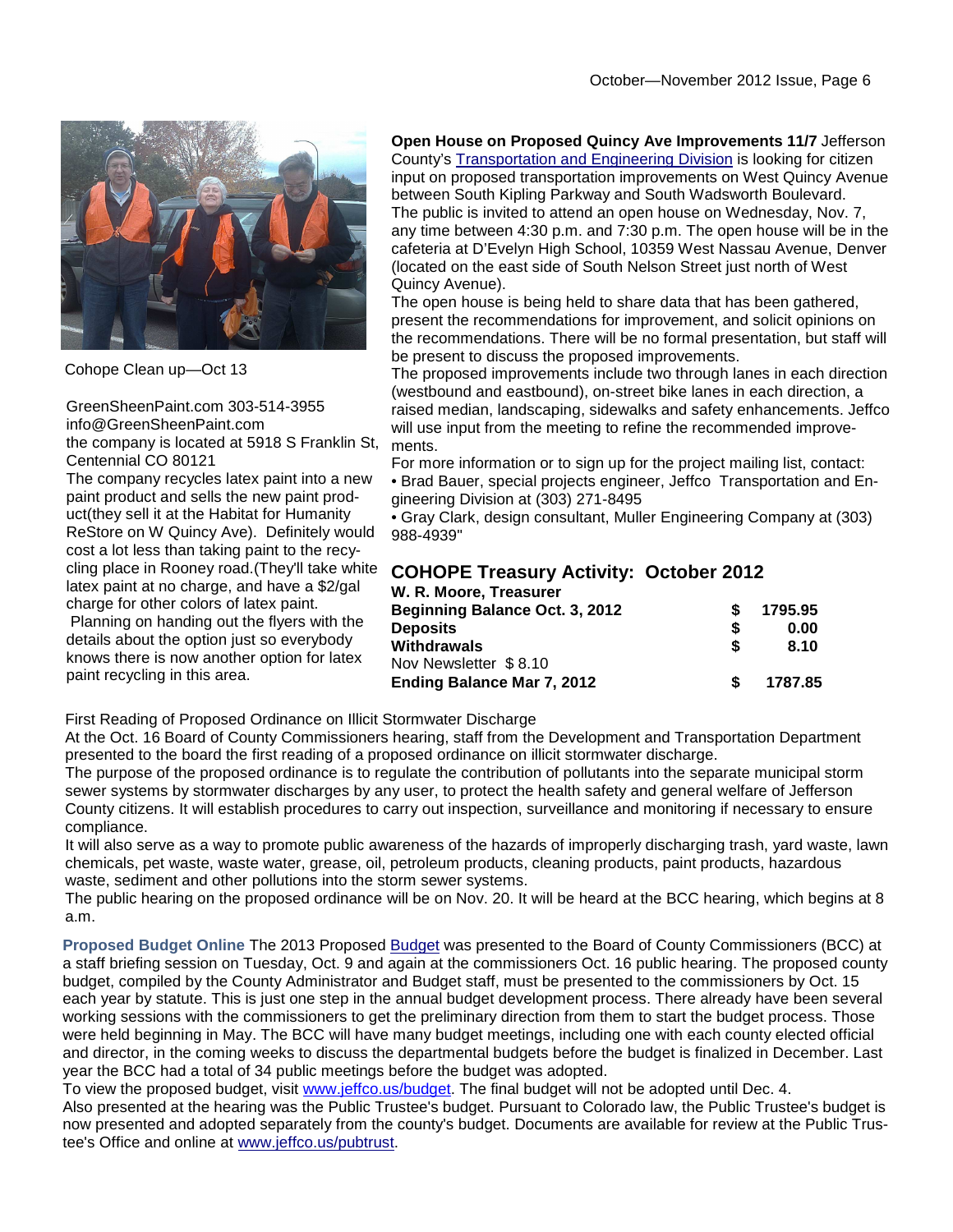**Safety Tips For Kids** By Sheriff Ted Mink A note to parents and guardians: Child safety teachings have evolved in recent years. The old "stranger danger" concept is outdated - today, programs acknowledge that strangers aren't the only people who can harm a child. The following tips are adapted from the For Safety's Sake program, a child safety curriculum

designed to enhance kids' personal safety and problem-solving skills, encourage responsible telling, and empower them to prevent victimization. Take some time to talk through these tips with your children... For Safety's Sake!

1. Check first before you go anywhere with anyone (for any reason at any time)! Check with the adult who is in charge of you at the time. If you cannot check, then the answer is NO! (You cannot go!)

2. Adults can get help from other adults. You do not need to help an adult find a lost puppy, unload a truck, etc. If you want to help, check first!

3. Know your full name, address (including state), and telephone number with the area code. Know your parents' or guardians' names, too.

4. If you are separated or lost from your parent or buddy, freeze and yell your parent's or buddy's first and last name. You may ask a clerk or a parent with children to go get help for you, but stay where you are.

5. If anyone tries to move or hurt you, make sure you scream, kick, fight, and yell, "You're not my dad (or mom)!" 6. Use the buddy system; go places in groups of friends.

7. You are in charge of your body. No one has the right to touch you or talk about your body in a way that is wrong or makes you feel uncomfortable. Use the "Power NO," get away from the situation and tell a trusted adult. (The "Power NO" is a forceful statement that you are encouraged to make when something is happening that you don't like or that is harmful to your body.)

8. If you find a gun, do not touch it. Get away from it and tell someone. If a friend wants you to touch or hold it, use the Power NO!

9. Use the Power NO (and other refusal skills) for bullies, dares, and drugs, too.

10. When you are home alone, keep the door locked and closed for everyone. Let the phone ring, use caller ID or the answering machine, or work out a system with your parents so that no one realizes you are home alone.

11. On the Internet, keep personal information to yourself! Ask your parents which sites you can visit.

12. Control your anger, don't be a bully, and use nonviolent actions and words.

13. Tell an adult if you think that something is wrong or someone could get hurt. It is not snitching - it is responsible reporting!

**Picture This: A Quality Image of Your Child as a Law Enforcement Tool** One of the most important tools for law enforcement to use in the case of a missing child is an up-to-date, good-quality image. Distributing images of your missing child is an essential part of the search and recovery process. During the first 48 hours, it is critical that recent images of your child be given to law enforcement.

The image should be a recent, color portrait of your child. Don't look for pictures in your scrapbook. It should be of 'school-portrait' quality, and the background should be plain or solid so as not to distract from your child's features.

Technology offers missing children a better chance today. When possible the image should be in an electronic format. This minimizes the time necessary to scan, resize, and make adjustments before dissemination.

Remember, the image should be an accurate depiction of your child. People, animals, or objects should not be in the image. The photograph should not be taken outside, out of focus, torn, damaged, or very small. Generally, the posters or fliers only show a head, neck and tops of shoulders.

The image should have space for accurate, narrative descriptions useful to identify the child. Oftentimes included are a name, nickname, height, weight, sex, age, eye color, identifying marks, glasses, and braces.

The photograph should be updated at least every six months for children 6 years of age or younger. Consider updating at least once a year in older children, or when your child's appearance changes.

Copies should be maintained in an easily accessible, secure space. The photograph and data should not be stored in a public database. www.smart911.com offers guardians a safety profile tool to upload recent photos of children. Law enforcement will have access to the photo instantly when 911 is dialed.

Videos or home movies are helpful to retain as well. They capture your child's appearance, mannerisms, and voice quality.

**Vacation Checks** One of the many services the Jefferson County Sheriff's Office provides to its citizens is the 'vacation check'. A vacation check involves deputies conducting routine patrols around a home while the homeowner is out of town, upon request. They look for anything amiss, and their presence can help deter would-be criminals. An empty house is an easy target.

Perhaps you are planning to leave your teen at home while you travel. In that case you also may consider requesting a